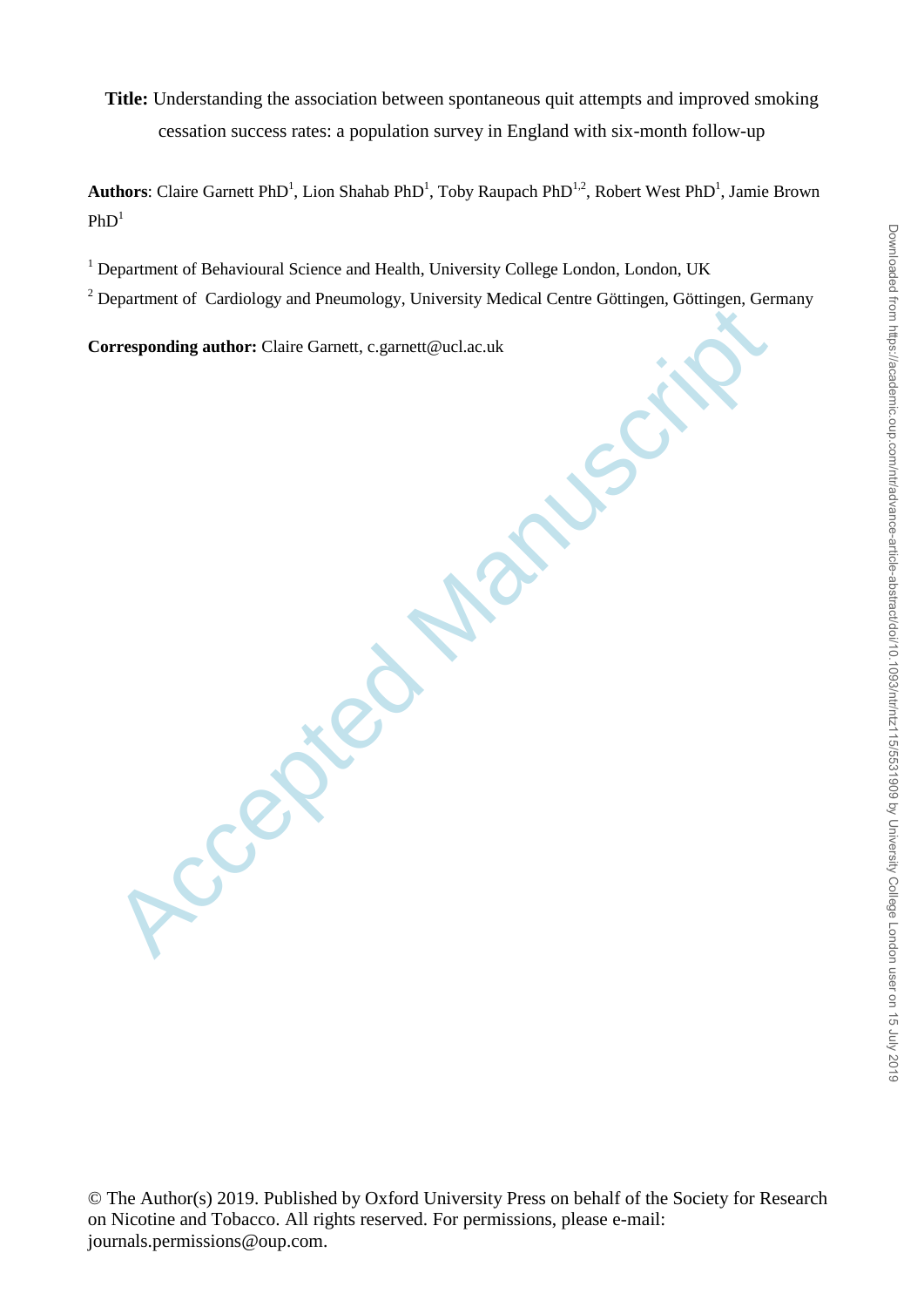### **Abstract**

*Introduction*: Almost half of smoking quit attempts are 'spontaneous' (initiated as soon as the decision to quit has been made) and are associated with increased success rates. This study aimed to assess to what extent other factors may account for this association.

*Methods*: Data were used from respondents to a survey representative of the adult population in England from 2006 to 2016. We included 2,018 respondents who were current smokers at baseline and had attempted to quit between baseline and six-month follow-up. Logistic regression models assessed the association between quit success and spontaneous quit attempts while adjusting for smoking, sociodemographic and quit attempt characteristics.

wend qui success sara spontaneous quit attempts winte anytism pro sinosting, sociodenographie<br>mpth characteristics.<br>
Manuscriptical states of the state of the fully adjusted model (OR<sub>ang</sub>=1.19,<br>
WeCI=1.07-1.60) but the a *Results*: Spontaneous quit attempts were associated with greater odds of quit success (OR=1.31, 95%CI=1.07-1.60) but the association was not significant in the fully adjusted model (OR<sub>adi</sub>=1.19, 95%CI=0.95-1.49). In this adjusted model, those who attempted to quit without cutting down first  $(OR_{\text{adi}}=3.08, 95\% \text{CI}=2.46-3.88)$  and were male  $(OR_{\text{adi}}=1.44, 95\% \text{CI}=1.16-1.80)$  had greater odds of success; while a greater number of attempts in the past 6 months, stronger urges to smoke (strong vs. none), higher daily cigarette consumption, and lower social grade (E vs. AB) were associated with lower odds of success  $(OR_{\text{adj}}$  range=0.32–0.98, p<.030). Quit attempts made without cutting down first were correlated with spontaneous quit attempts  $(r=0.150, p<.001)$  and appeared to account for the diminished association between spontaneous quitting and success  $(OR_{\text{adj}}=1.18, 95\%CI=0.96-1.46)$ .

*Conclusions*: The increased success rate of spontaneous quit attempts appears to be because spontaneous quit attempts are more likely to be made without cutting down first.

# **Implications**

The apparent benefit of spontaneous over planned quit attempts may be attributable to the former being more likely to involve quitting without cutting down first (i.e. abrupt cessation) than cutting down first (i.e. gradual cessation) and so this may be a more useful target for advice to improve the chances of successful quitting.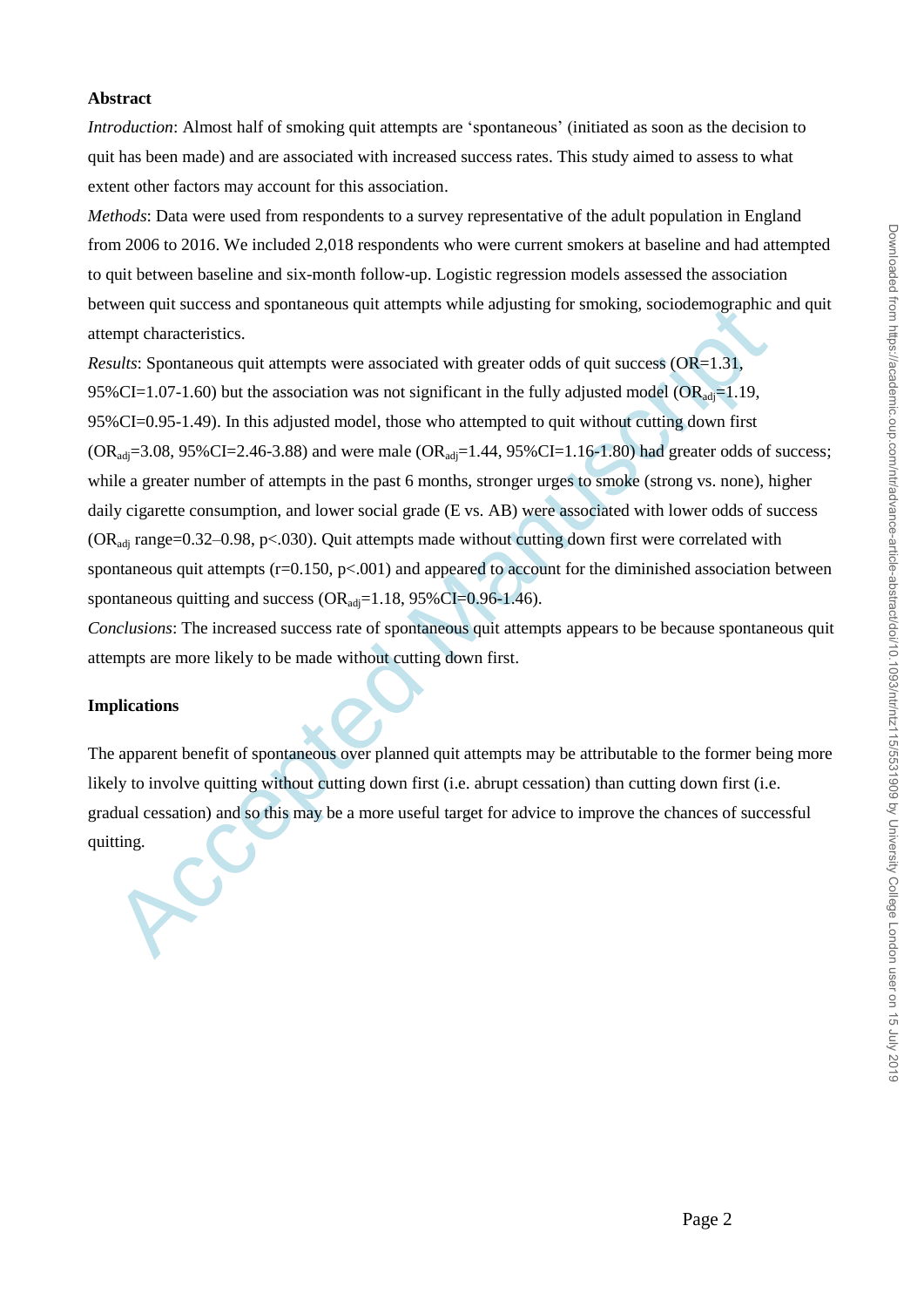# **INTRODUCTION**

Smoking is a major public health problem and causes a wide range of diseases.<sup>1</sup> Almost half (45.8%) of quit attempts are spontaneous, meaning that a smoker tries to quit as soon as they make the decision. 2 Spontaneous quit attempts have been found to be associated cross-sectionally with a greater chance of success compared with quit attempts that have been planned to take place in the future, even after adjusting for sociodemographic factors. 2 It remains possible that the difference is due to other unmeasured confounding factors, particularly other attributes of the quit attempt and level of cigarette dependence. This study aimed to assess whether spontaneous quit attempts are associated with increased likelihood of success after controlling for a wider range of potential confounders than has been assessed previously.

dy aimed to assess whether spontaneous quit attempts are associated with increased likelifiood of<br>er controlling for a wider range of potential confounders than has been assessed previously.<br>So crucial to understand the fa It is crucial to understand the factors associated with successful quit attempts as this has important implications for recommendations to individuals trying to quit smoking. Making a spontaneous quit attempt is one such factor associated with improved quit success.<sup>2,3</sup> Spontaneous quit attempts among smokers in England are between 2 and 3 times more likely to succeed than planned attempts, after adjusting for age, sex and socioeconomic status.<sup>2</sup> This has also been found in Canada, where 51% of quit attempts are spontaneous and successful quit attempts were more likely to be spontaneous<sup>3</sup> and a separate retrospective study in Canada found that planned quit attempts did not increase the likelihood of quit success.<sup>4</sup> However, other important predictors of quit success were not adjusted for in either of these studies. The International Tobacco Control (ITC) Four country study did adjust for potential confounders such as cigarette dependence and use of aids during a quit attempt alongside sociodemographic factors and subsequently found no clear effects of spontaneous quit attempts on quit success rates across different waves of the survey.<sup>5,6</sup> However, the ITC study found that only 19% of quit attempts were spontaneous, 5 compared with other studies that have found around half of quit attempts were spontaneous.<sup>2,3</sup> It is unclear why their results differ so markedly.<sup>5</sup> In the US, it has been found that delaying a quit attempt prospectively predicted lower quit success.<sup>7</sup> In addition to this, among moderate and heavy smokers in the US, the impact of spontaneous quit attempts on quit success interacted with race: among white smokers, spontaneous quit attempts were associated with a longer period of abstinence whilst among black smokers, spontaneous quit attempts were associated with a shorter period of abstinence.<sup>8</sup> However, no significant differences were detected in the impact of spontaneous quit attempts on abstinence among light or nondaily smokers.<sup>8</sup> Therefore, more evidence is required on whether spontaneous quit attempts are independently associated with improved success rates after adjusting for potential confounders.

There are a number of known factors that predict quit success, including lower levels of cigarette dependence $^{9-11}$  and the strength of urges to smoke.<sup>12</sup> It is important to assess cigarette dependence and strength of urges to smoke prospectively as these can be underestimated if assessed retrospectively among ex-smokers. Quit success is also positively associated with general cessation behaviours such as having made fewer quit attempts in the past year, the time since the attempt was initiated, and quit attempts made without cutting down first.<sup>5,13–15</sup> Quit attempts made without cutting down first are sometimes termed 'abrupt', while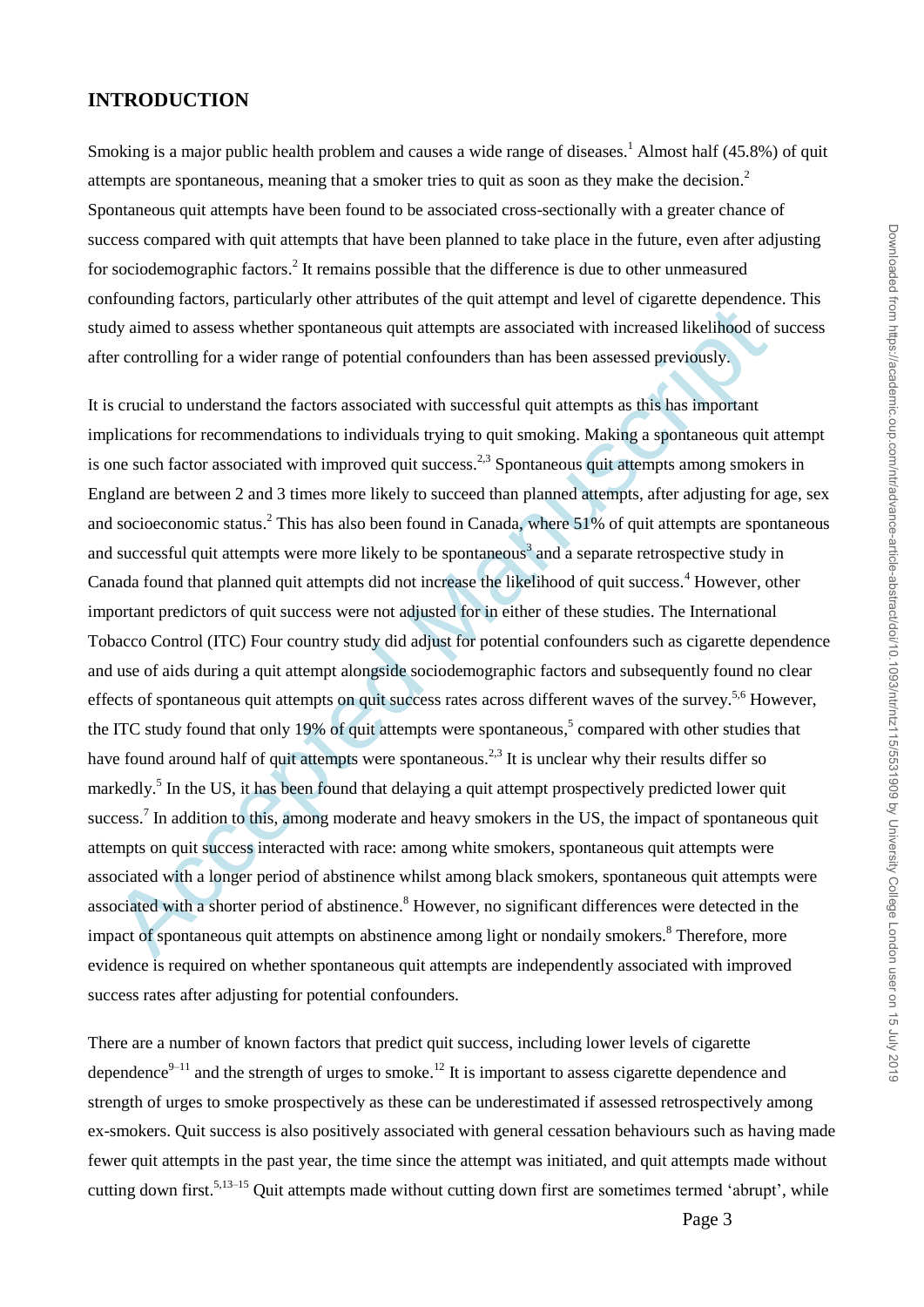quit attempts in which the smoker cuts down first are sometimes called 'gradual'. Quit attempts made with or without cutting down first can both be part of either a spontaneous or planned quit attempt (see Table 1 for definitions). Use of behavioural or specialist NHS support, including pharmacotherapy, are known to improve the likelihood of quit success, compared with unaided quit attempts,<sup>13,16</sup> despite requiring planning. In the UK, there is evidence that higher social grade is associated with quit success.<sup>10,13</sup> No association between quit success and sex was found in a systematic review,<sup>10</sup> though the effects were heterogeneous across studies. The evidence of an association between quit success and age was inconsistent in a review<sup>10</sup> with some studies finding that quit success is associated with older age.<sup>13</sup>

ation stations through the quirective systemative station and the exercise of the exercise of the exercise of the exercise of the properties are appropriately adjusting for potential confounders, it is important to underst As there is mixed evidence about whether spontaneous quit attempts are associated with improved success rates after appropriately adjusting for potential confounders, it is important to understand which, if any, of these confounders account for this association. This study used data from a large, nationally representative population survey in England to assess the association between spontaneous quit attempts and quit success, after adjusting for a range of potential confounders.

# **Research questions**

- 1. Are spontaneous quit attempts associated with improved success rates among adult smokers in England?
- 2. Are spontaneous quit attempts independently associated with improved success rates among adult smokers in England, adjusting for other known predictors of success rates?
- 3. If spontaneous quit attempts are not independently associated with improved success rates, which of the potential confounders account(s) for the association?

# **METHODS**

# **Design and study population**

The Smoking Toolkit Study (STS) is an ongoing, monthly, population survey in England. The STS consists of cross-sectional household surveys of nationally representative samples of 1700-1800 adults (aged 16+) in England.<sup>17</sup> The study sampling is a hybrid of random probability and simple quota – England is split into more than 170,000 areas (consisting of approximately 300 households each) stratified according to a geodemographic analysis of the population. Areas are then randomly allocated to interviewers who conduct interviews within that area until the quota is fulfilled.

The study used data from November 2006 until September 2016 from responders who were current smokers at baseline and had attempted to quit between baseline and six-month follow-up. There was missing data between April 2012 and August 2014 when six-month follow-up data were not collected.

The required sample size was 495, based on a power calculation with the following parameters: power=.80, alpha=.05, OR=2.0 (based on results from West & Sohal<sup>2</sup>).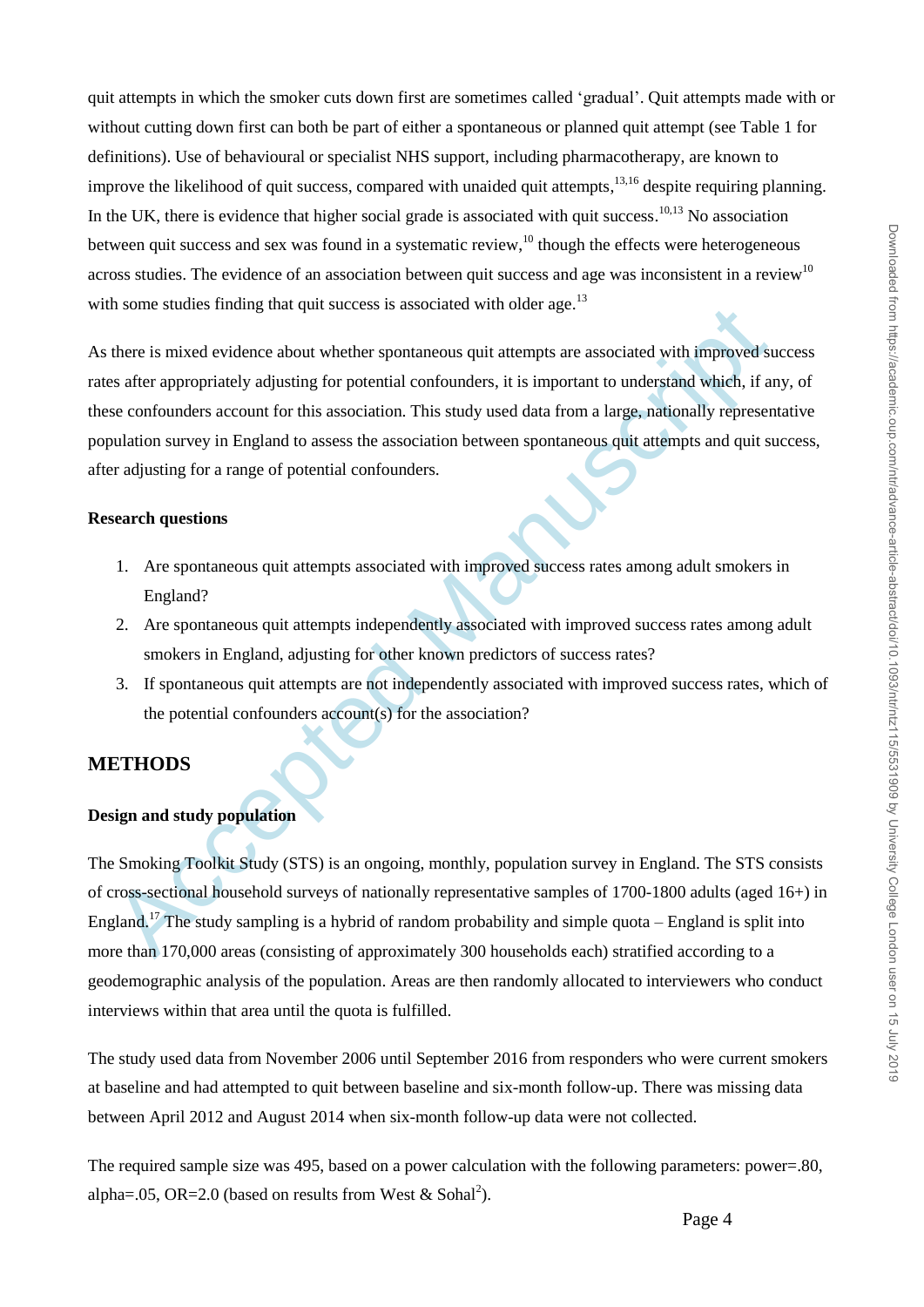#### **Measures**

Explanatory variable: Spontaneous quit attempt was measured at six-month follow-up with the question 'Which of the following applies to your most recent serious quit attempt?' Respondents had two options: 'I started the quit attempt the moment I made the decision I was going to stop' (spontaneous) or 'I planned the quit for later the same day or for a date in the future' (planned).

Outcome variable: Quit success was measured at six-month follow-up by self-reported smoking status with two options: successful or unsuccessful.

options: successful or unsuccessful.<br>variates: Quit attempt characteristics were measured at six-month follow up and were related to q<br>mpts between baseline and follow up. Quit attempt made without cutting down first was a Covariates: Quit attempt characteristics were measured at six-month follow up and were related to quit attempts between baseline and follow up. Quit attempt made without cutting down first was assessed with the question 'Did you cut down the amount you smoked before trying to stop completely at your most recent serious quit attempt?' and two options: 'Stopped without cutting down' or 'Cut down first'. Time since start of most recent quit attempt (last week/between a week and a month/1-2 months/2-3 months/3-6 months) and number of quit attempts in past 6 months (1/2/3 or more) were both categorical variables. Use of evidencebased aids during most recent quit attempt was dichotomous (no/yes); evidence-based aids included prescription nicotine replacement therapy (NRT), NRT over-the-counter (OTC), varenicline, bupropion, ecigarettes, and face-to-face support.

Smoking and sociodemographic characteristics were measured at baseline. Smoking characteristics measured were: strength of urges (categorical: slight/moderate/strong/very strong/extremely strong); and daily cigarette consumption (continuous; indicating cigarette dependence). Sociodemographic characteristics measured were: age (16-24/25-34/35-44/45-54/55-64/65+); sex; social grade (AB: higher and intermediate managerial, administrative or professional/ C1: supervisory, clerical and junior managerial, administrative or professional/ C2: skilled manual workers /D: semi and unskilled manual workers/ E: state pensioners, lowest-grade workers or unemployed); year (continuous, 2006 through to 2016) and month of survey (continuous, 1: January through to 12: December).

# **Analysis**

All analyses were conducted in R with complete cases for all variables of interest. The protocol and analysis plan were pre-registered on Open Science Framework [\(https://osf.io/g9h3b/\)](https://osf.io/g9h3b/). A series of unadjusted binary logistic generalised linear models (GLM) were conducted to assess the univariate association between the outcome variable (quit success) and each of the explanatory variable (spontaneous quit attempt) and covariates. An adjusted GLM was conducted with the outcome variable (quit success) regressed on to the explanatory variable (spontaneous quit attempt) and all covariates. Continuous variables were transformed by dividing the original variable by the standard deviation to express the variable as a proportion of the standard deviation.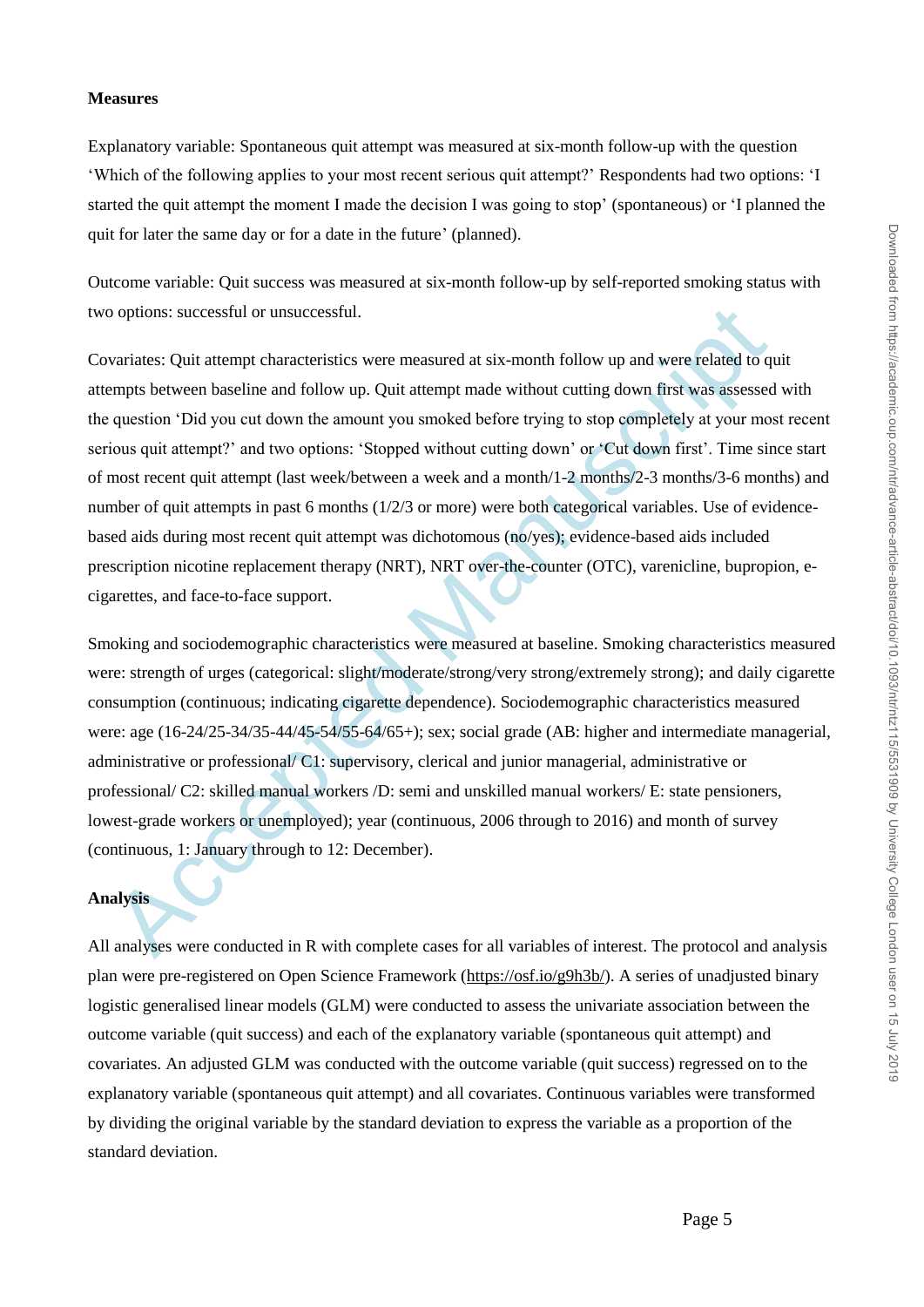If the adjusted GLM accounted for any unadjusted association between spontaneous quit attempt and quit success, then a series of additional GLMs were planned to identify the key confounder variable. A correlation matrix between the dichotomous explanatory variable (spontaneous quit attempt) and all covariates was inspected to assess the collinearity between variables. The correlation matrix reported tetrachroic correlations for two dichotomous variables (quit attempt made without cutting down first; use of evidence-based aids during quit attempt; sex) and point-biserial for one dichotomous variable and one continuous (daily cigarette consumption; survey year; survey month) or categorical (time since start of most recent quit attempt; number of quit attempts in past 6 months; strength of urges; age; social grade) variable.

The correlation matrix and adjusted GLM informed which covariates were tested for confounding (i.e. significantly correlated with the explanatory variable and associated with the outcome variable). Quit success was then regressed on to two variables: i) spontaneous quit attempt and ii) any covariates identified as potential confounders.

Entry and the streamed Manuscript in pass of months, sucregar or utges, sage, social grade) variations and adjusted GLM informed which covariates were tested for confounding (i.<br>
inficantly correlated with the explanatory Bayes Factors (BFs) were calculated to examine for non-significant results whether the associations indicated evidence of no effect or data being insensitive to detect an effect, and for significant results, the strength of evidence.<sup>18</sup> Alternative hypotheses were represented by half normal distributions and the absolute expected effect size for the quit success outcome was set to OR=2.0 in the observed direction (i.e. OR=2.0 for observed ORs>1 and OR=0.5 for observed ORs<1) based on previous research.<sup>2,3</sup> BFs ≥3 provide evidence for the alternative hypothesis, BFs  $\leq 0.33$  provide evidence for the null hypothesis, and 0.33 $\lt BFs \lt 3$ indicate the data are insensitive to detect an effect.<sup>19,20</sup>

# **Ethics**

Ethical approval for the STS was granted by the UCL Ethics Committee (ID 2808/005). The data are not collected by UCL and are anonymized when received by UCL.

# **RESULTS**

Of 33,646 current smokers with complete data at baseline during the study period, 7,302 were followed-up (a comparison of the sociodemographic and smoking characteristics of the baseline and follow-up samples are summarised in Supplementary Table 1). Of the 7,302 current smokers followed-up, a total of 2,018 adults aged 16 and over were included in the analytic sample. Table 2 reports descriptive statistics on the sociodemographic, smoking and quitting behaviour characteristics. Respondents had a mean age of 46 years, over half (54.5%) were female and the most common social grade was E (25.1%). About half of quit attempts were spontaneous (49.0%) and were made without cutting down first (48.9%). The most common time since the start of their most recent quit attempt was three to six months (31.4%). The majority of respondents had only made one quit attempt in the past six months (69.5%) and almost half reported moderate strength of urges (46.8%). The mean daily cigarette consumption was 13.1 and over half had used evidence-based aids during their quit attempt (58.4%).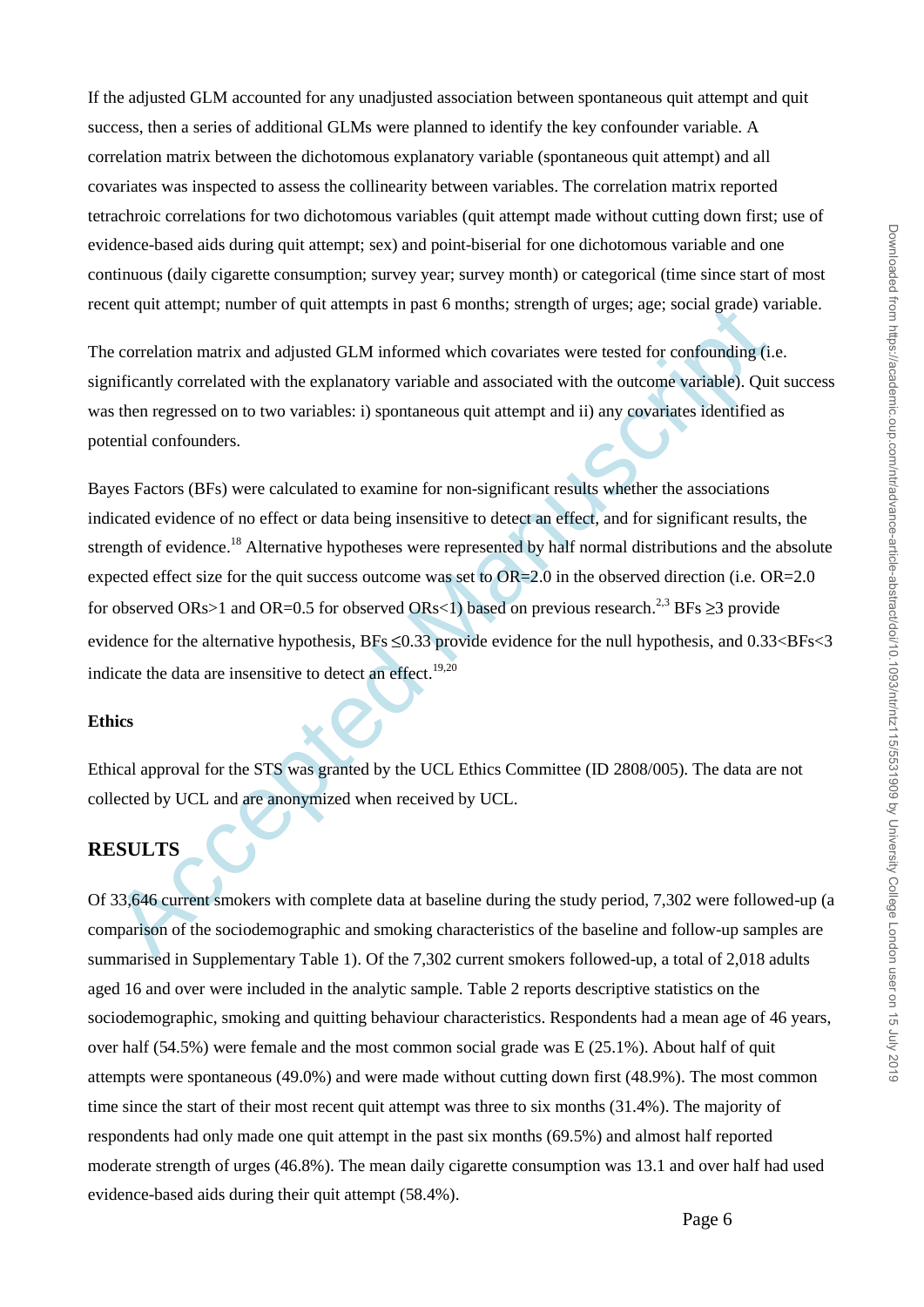# **Are spontaneous quit attempts associated with improved success rates among adult smokers in England?**

Spontaneous quit attempts were associated with a greater likelihood of quit success (see [Table 3\)](#page-15-0). Greater likelihood of quit success was also associated with quit attempts made without cutting down first and time since start of most recent quit attempt (three to six months compared with last week). Number of quit attempts in past 6 months, strength of urges (strong compared with none) and daily cigarette consumption were all negatively associated with likelihood of quit success. Males were also more likely to have a successful quit attempt and those of social grade E were less likely to have a successful quit attempt compared with those of social grade AB. Survey year and month were both positively associated with the likelihood of quit success. An unplanned sensitivity analysis (conducted following external peer-review) in which a log binomial GLM was conducted (see Supplementary Table 2) found no difference in the pattern of associations in the unadjusted models between relative risk and odds ratios.

# **Are spontaneous quit attempts independently associated with improved success rates among adult smokers in England, adjusting for other known predictors of success rates? If not, which of the potential confounders accounts for the association?**

cressful quit attempt and those of social grade F: were less likely to have a successful quit attempt<br>papared with those of social grade AB. Survey year and month were both positively associated wit<br>elihood of quit success No independent association between spontaneous quit attempts and improved success rates was detected (see Table 3) and the Bayes Factor calculated indicated that the data were insensitive to detect an effect  $(BF<sub>HN</sub>=0.94)$ . Quit success was independently positively associated with an attempt made without cutting down first and being male, and the Bayes Factors calculated provided extremely strong evidence for these positive associations ( $BF_{HN}>58.35$ ). Quit success was independently positively associated with survey month though the Bayes Factor indicated that the data were insensitive to detect an effect ( $BF_{HN}=1.75$ ). A sensitivity analysis (conducted following internal peer-review) in which survey month was transformed from a continuous into a categorical (year quarters) variable found no difference in the pattern of associations in the adjusted model.

Quit success was negatively associated with number of quit attempts in past 6 months, strength of urges (strong vs. none), daily cigarette consumption, and social grade (E vs. AB). The Bayes Factors calculated provide extremely strong evidence for the association between quit success and number of quit attempts in the past six months  $(BFs_{HN}>6,678)$  and provide moderate evidence for the association between quit success and strength of urges ( $BF_{HN}=5.68$ ), social grade ( $BF_{HN}=5.65$ ), and daily cigarette consumption ( $BF_{HN}=11.44$ ).

Spontaneous quit attempts was correlated with quit attempt made without cutting down first  $(r=0.150, r=0.150)$ p<.001), strength of urges (r=0.052, p=.020), daily cigarette consumption (r=0.094, p<.001), use of aids  $(r=0.230, p<0.01)$ , and social grade  $(r=-0.053, p=0.017)$  (see Supplementary Table 3). Of these variables significantly correlated with spontaneous quit attempts, the following four variables were also independently associated with quit success: i) quit attempt made without cutting down first; ii) strength of urges; iii) daily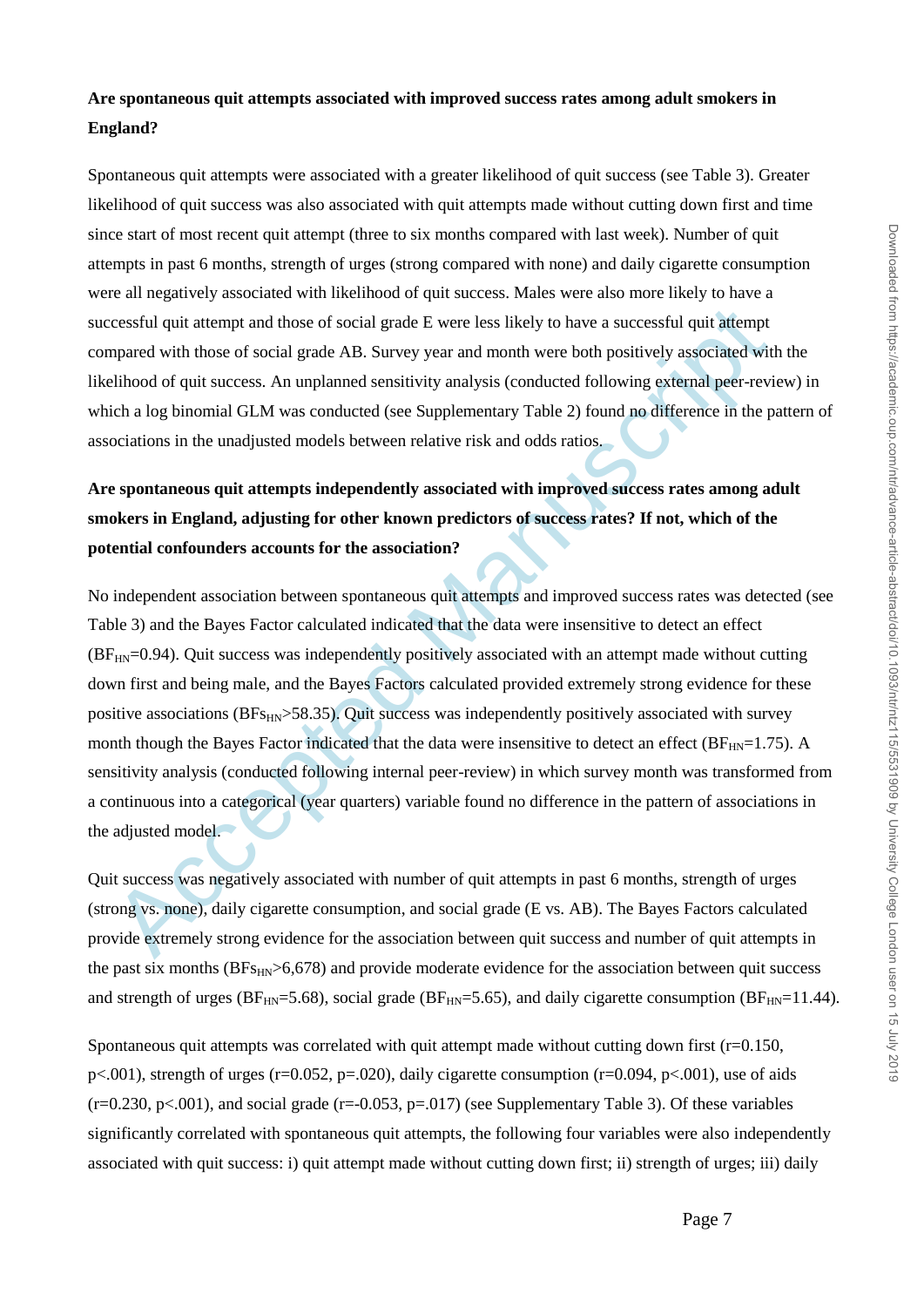cigarette consumption; and iv) social grade. These variables were regressed onto quit success with spontaneous quit attempt in four separate models (see Table 4).

Spontaneous quit attempts was not significantly associated with quit success in model one only, where spontaneous quit attempts and quit attempt made without cutting down first were regressed onto quit success, though the Bayes Factor calculated ( $BF<sub>HN</sub>=0.94$ ) indicated the data were insensitive to detect an effect. The positive association between quit success and quit attempt made without cutting down first remained in model one and the Bayes Factor provided extremely strong evidence for the association ( $BF_{HN}>10,000$ ). The significant association between spontaneous quit attempts and quit success remained for models two, three and four, though the Bayes Factor for model three indicated that the data were insensitive to detect an effect. An unplanned sensitivity analysis (conducted following external peer-review) in which a log binomial GLM was conducted (see Supplementary Table 4) found no difference in the pattern of associations in these adjusted models between relative risk and odds ratios.

#### **Exploratory analysis**

mificant association between spontaneous quit attempts and quit success remained for models two,<br>frour, though the Bayes Factor for model three indicated that the data were insensitive to detect at<br>unplanned sensitivity a An exploratory analysis was conducted to assess whether there was an association between quit success and spontaneous quit attempts when stratified by whether the respondents quit without or with cutting down first (see Supplementary Table 5 and Supplementary Figure 1). Of the respondents who had quit without cutting down first (n=986), 54.0% (n=532) had quit spontaneously and 37.4% (n=199) of these had quit successfully compared with 34.1% (n=155) of those who had not quit spontaneously. Of those who had quit with cutting down first (n=1032), 44.2% (n=456) had quit spontaneously and 16.4% (n=75) of these had quit successfully compared with 13.7% (n=79) of those who had not quit spontaneously. No significant association was detected between spontaneous quit attempts and quit success for respondents who quit without cutting down first (OR=1.15, 95% CI=0.89– 1.50, p=0.287) or for those who quit with cutting down first (OR=1.24, 95%)  $CI=0.88-1.75$ , p=.222). The Bayes Factor indicated that the data were insensitive to detect an effect for the association between those respondents who quit either with or without cutting down first ( $BF_{HN}$  range=0.55– 0.89). However, no significant interaction effect was detected in a fully adjusted logistic regression model including an interaction between spontaneous quit attempts and whether the respondent quit without cutting down first (OR=0.85, 95% CI=0.54–1.33, p=.465).

# **DISCUSSION**

Spontaneous quit attempts were associated with the likelihood of quit success among adult smokers in England, but no association independent of other known predictors of quit success was detected between spontaneous quit attempts and improved success rates. Attempting to quit without cutting down first and being male were both independently, positively associated with quit success. The number of quit attempts in the past six months, strength of urges (strong compared with none), daily cigarette consumption and social grade (E compared with AB) were all independently, negatively associated with quit success. Quit attempts made without cutting down was correlated with spontaneous quit attempts and when both were regressed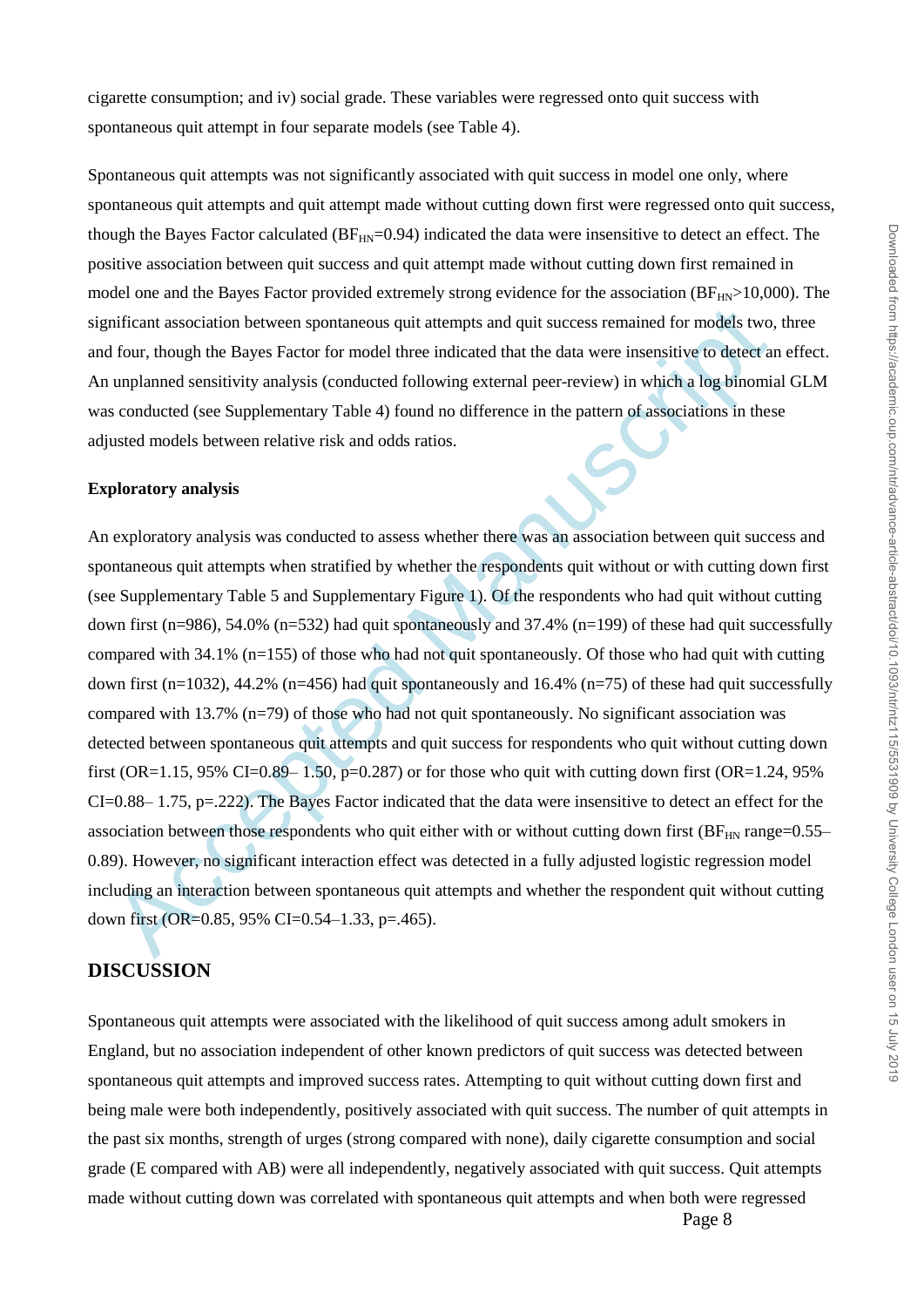onto quit success, quit attempts made without cutting down accounted for the univariate association between spontaneous quit attempts and quit success.

About half of quit attempts were spontaneous (49.0%) in this study, which reflects what has been found in other studies.<sup>2,3</sup> Spontaneous quit attempts were associated with quit success in a univariate model, similar to previous research.<sup>2,3</sup> However, no association was detected between spontaneous quit attempts and quit success amongst adult smokers in England where other known predictors were adjusted for. An exploratory analysis stratified by those respondents who had made a quit attempt without or with cutting down first found no association between quit success and spontaneous quit attempts. This provides further support for the conclusion that making a quit attempt without cutting down is more important for quit success than making a spontaneous quit attempt. However, the Bayes Factors for the exploratory analyses indicated that the data were insensitive to detect an effect and so further research in this area is warranted.

and no association between quit success and spontaneous quit attempts. This provides further suppronclusion that making a quit attempt without cutting down is more important for quit success the kind as a spontaneous quit This study replicated previous findings that quit success is positively associated with attempting to quit without cutting down first,<sup>5,13,14</sup> and negatively associated with number of quit attempts in the past six months,<sup>5,13,14</sup> strength of urges,<sup>12</sup> cigarette dependence,<sup>9–11</sup> and social grade (E vs. AB).<sup>10,13</sup> There were also contradictions between the findings from this study and previous research. This study found a significant positive association between being male and quit success that was supported by the Bayes Factor calculated, which is not in line with previous research.<sup>10</sup> Therefore, the evidence on whether there is an association between quit success and sex remains inconclusive. This study also found no association between quit success and age, time since quit attempt was initiated and use of evidence-based aids, and the Bayes Factors indicated that the data were insensitive to detect an effect. This is contrary to some previous research that found quit success is associated with older age  $^{13}$ , longer time since quit attempt was initiated,  $^{5,13,14}$  and use of evidence-based aids. 13,16 These findings highlight that the evidence is still inconclusive and further research is needed to better understand these associations.

A major strength of this study is that the sample were from a large, nationally representative population survey in England and therefore these findings are likely to be generalizable to the population of smokers in England. The sample consisted of individuals who were current smokers at baseline and had made a quit attempt between baseline and the six-month follow-up survey. Therefore, at the follow-up survey individuals could be current smokers (unsuccessful quit attempt) or ex-smokers (successful quit attempt). To avoid potential underestimation among ex-smokers, cigarette dependence (indicated by daily cigarette consumption) and strength of urges to smoke were assessed prospectively at baseline, rather than retrospectively at follow-up.

A limitation of this study was that there was a reliance on recall data for quitting behaviour characteristics, which involved recall of the past six months, introducing scope for bias. Another limitation is that it was not possible to compare the analytic sample - respondents at follow-up who had made a quit attempt in the past 6 months - with those who were not followed-up and who had made an attempt to stop in the 6 months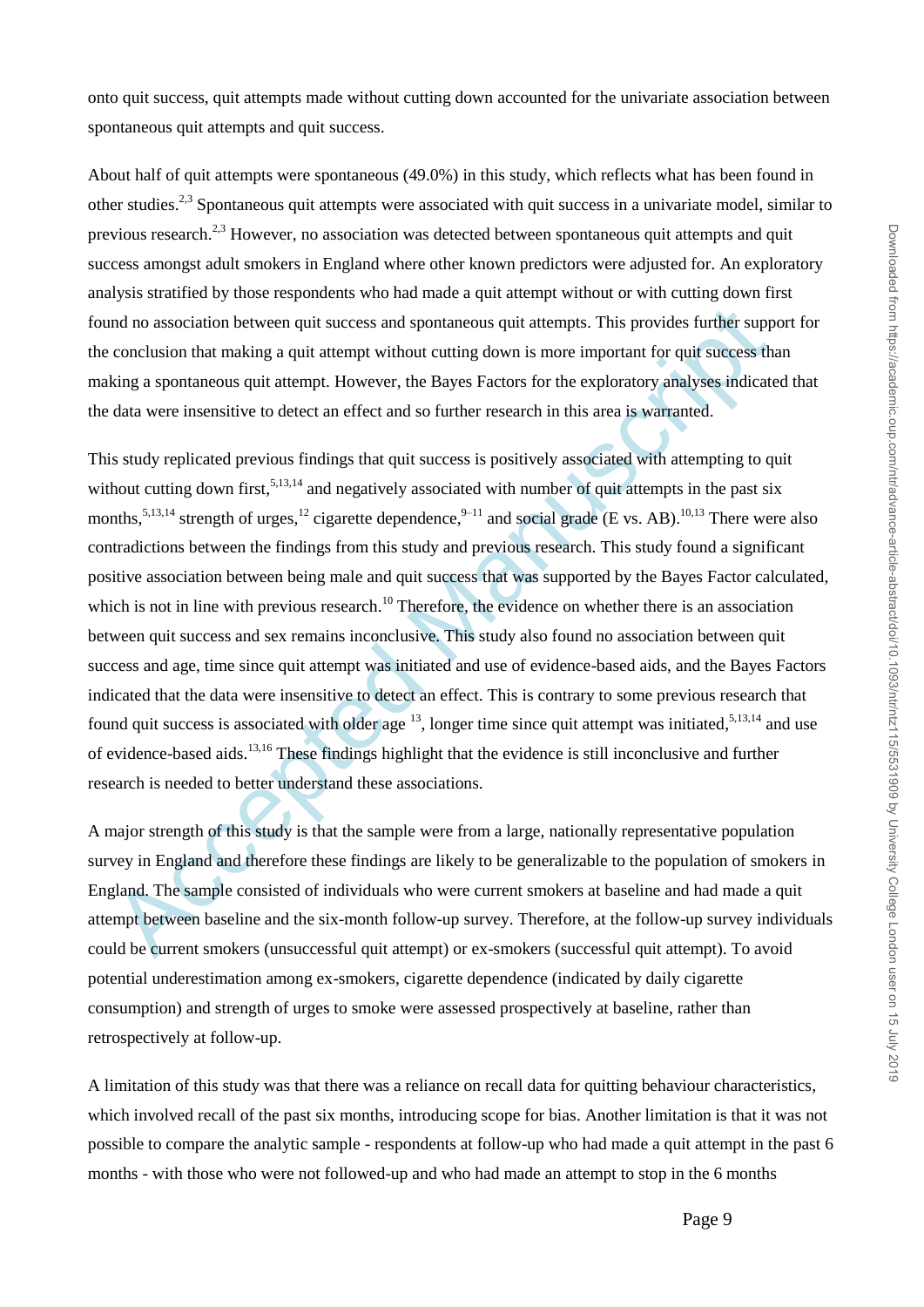at accelere to any quantized that some respondents interpretate the transfer and same distance at the functor. It may be that some respondents interpreted the term planet man greparation for the quit attempt (e.g. buying m between baseline and follow-up. Attempts during that period were unknown because respondents were not followed-up. The overall process of following up only recontacts 21.7% and results in a sample that differs from baseline (see Supplementary Table 1). However, the pattern of differences between those who had and had not attempted to quit in the six months previously were broadly similar at both baseline and six-month follow-up (see Supplementary Table 4). Another limitation is that smokers may have interpreted the questions relating to spontaneous quit attempts and quit attempts without cutting down differently. Spontaneous quit attempts are those that started the moment the decision to stop was made whilst planned quit attempts refer to any quit attempt that did not start immediately, either starting later that same day or for a date in the future. It may be that some respondents interpreted the term 'planned' as requiring some form of formal preparation for the quit attempt (e.g. buying nicotine replacement therapy and choosing a quit date), whilst simply waiting, potentially for more favourable conditions, is also defined as a planned quit attempt. Similarly, confusion may arise from spontaneous quit attempts in which the respondent cut down first; these are defined as 'attempted to begin the process of stopping smoking the moment the decision to stop was made by reducing consumption, or after a period of reduction had already taken place' (see Table 1). However, some respondents may have classed their spontaneous quit attempt as without cutting down first if a period of reduction had already taken place.

This study has important practical implications in that smokers should be encouraged to quit without cutting down first i.e. 'abruptly' as this is associated with greater likelihood of quit success. This recommendation is in line with the National Centre for Smoking Cessation and Training (NCSCT) Standard Treatment Programme<sup>21</sup> in the UK and US guidelines, which encourage total abstinence after the quit date.<sup>22</sup>

In addition, smokers of social grade E, those who have a higher daily cigarette consumption and those who have made more quit attempts in the past six months are likely to require additional support to achieve a successful quit attempt. The adjusted models included the use of evidence-based aids, which covered prescription NRT, NRT OTC, varenicline, bupropion, e-cigarettes, and face-to-face support. It is possible that the use of different evidence-based aids has different consequences for the relationship between a spontaneous quit attempt and success. A future study with larger numbers could address this issue. Insofar that it were true, changes in the popularity of different aids – such as the rapid rise in use of e-cigarettes in England around 2011/2012 – would likely affect the overall association observed between spontaneous quit attempts and success.<sup>23</sup>

About half of quit attempts made among adult smokers in England between 2006 and 2016 were spontaneous. Spontaneous quit attempts were associated with improved rates of quit success though this association was not detected when adjusting for other known predictors of quit success. Attempting to quit without cutting down first was independently associated with increased likelihood of quit success and this association appeared to account for the positive univariate association between spontaneous quit attempts and quit success.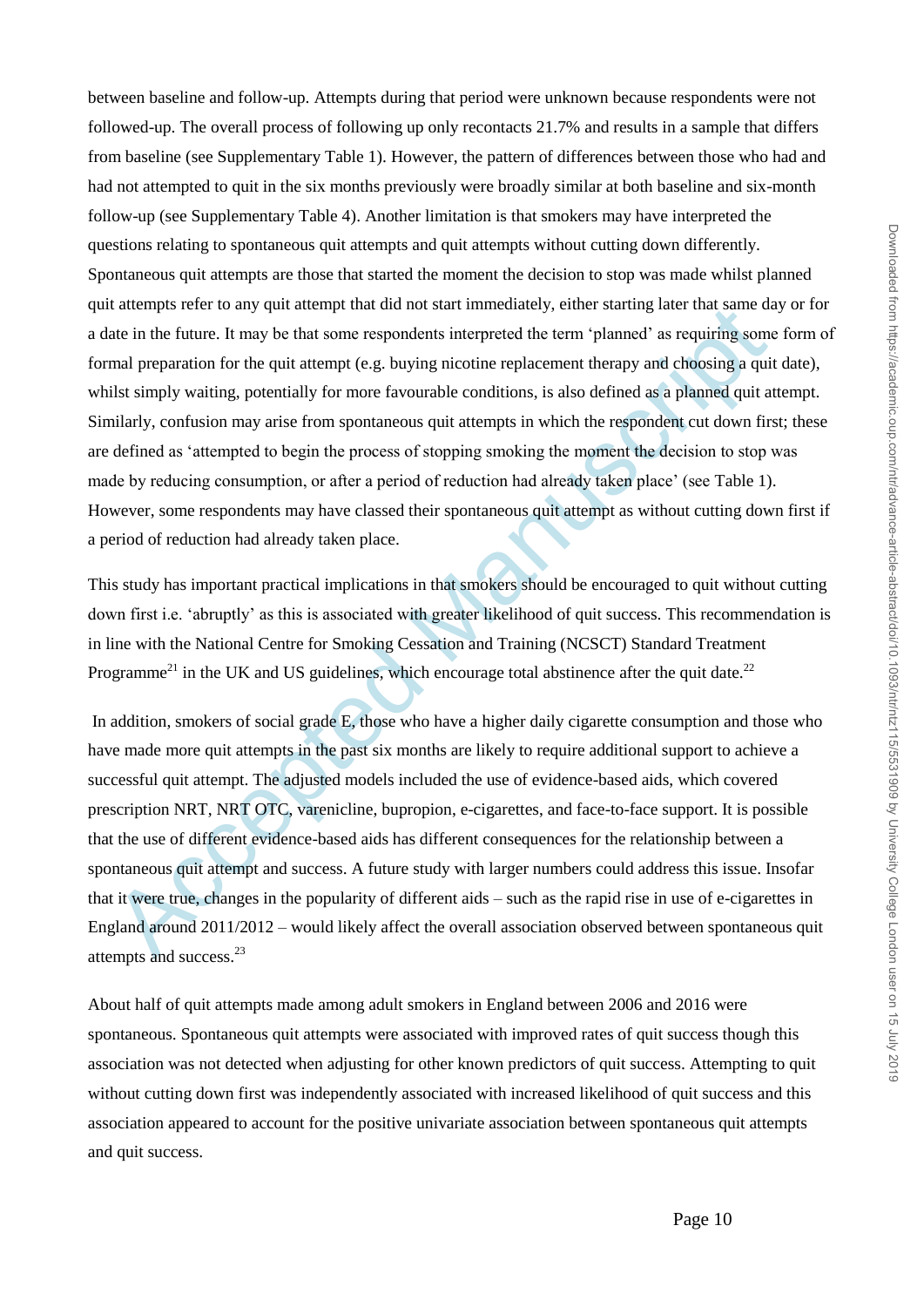## **Funding**

CG is funded by Cancer Research UK (CRUK: C1417/A22962) and NIHR SPHR. LS, RW and JB are funded by Cancer Research UK (CRUK: C1417/A22962). TR has not received any funding in relation to this study.

The Smoking Toolkit Study has been primarily funded by Cancer Research UK (C1417/ A14135; C36048/A11654; C44576/A19501) but has previously been funded by Pfizer, GlaxoSmithKline and the Department of Health.

The funders played no role in the design, conduct or analysis of the study, nor in the interpretation or reporting of study findings.

#### **Declaration of interests:**

Final and the method of the sealer in activities related to entangly and the state of the methods of the same competing interests:<br>
Acception of interests:<br>
Acception and the method manuscription of the solution of the sol CG has no competing interests. JB has received unrestricted research grants from Pfizer related to smoking cessation. RW has received research funding and undertaken consultancy for companies that manufacture smoking cessation medications. LS is a HEFCE funded member of staff at University College London. He has received honoraria for talks, an unrestricted research grant and travel expenses to attend meetings and workshops from Pfizer and an honorarium to sit on advisory panel from Johnson&Johnson, both pharmaceutical companies that make smoking cessation products. He has acted as paid reviewer for grant awarding bodies and as a paid consultant for health care companies. Other research has been funded by the government, a community-interested company (National Centre for Smoking Cessation) and charitable sources. He has never received personal fees or research funding of any kind from alcohol, electronic cigarette or tobacco companies. TR has received honoraria from Pfizer, Novartis, Glaxo Smith Kline, Astra Zeneca and Roche as a speaker in activities related to continuing medical education. He has also received financial support for investigator-initiated trials from Pfizer and Johnson & Johnson.

Page 11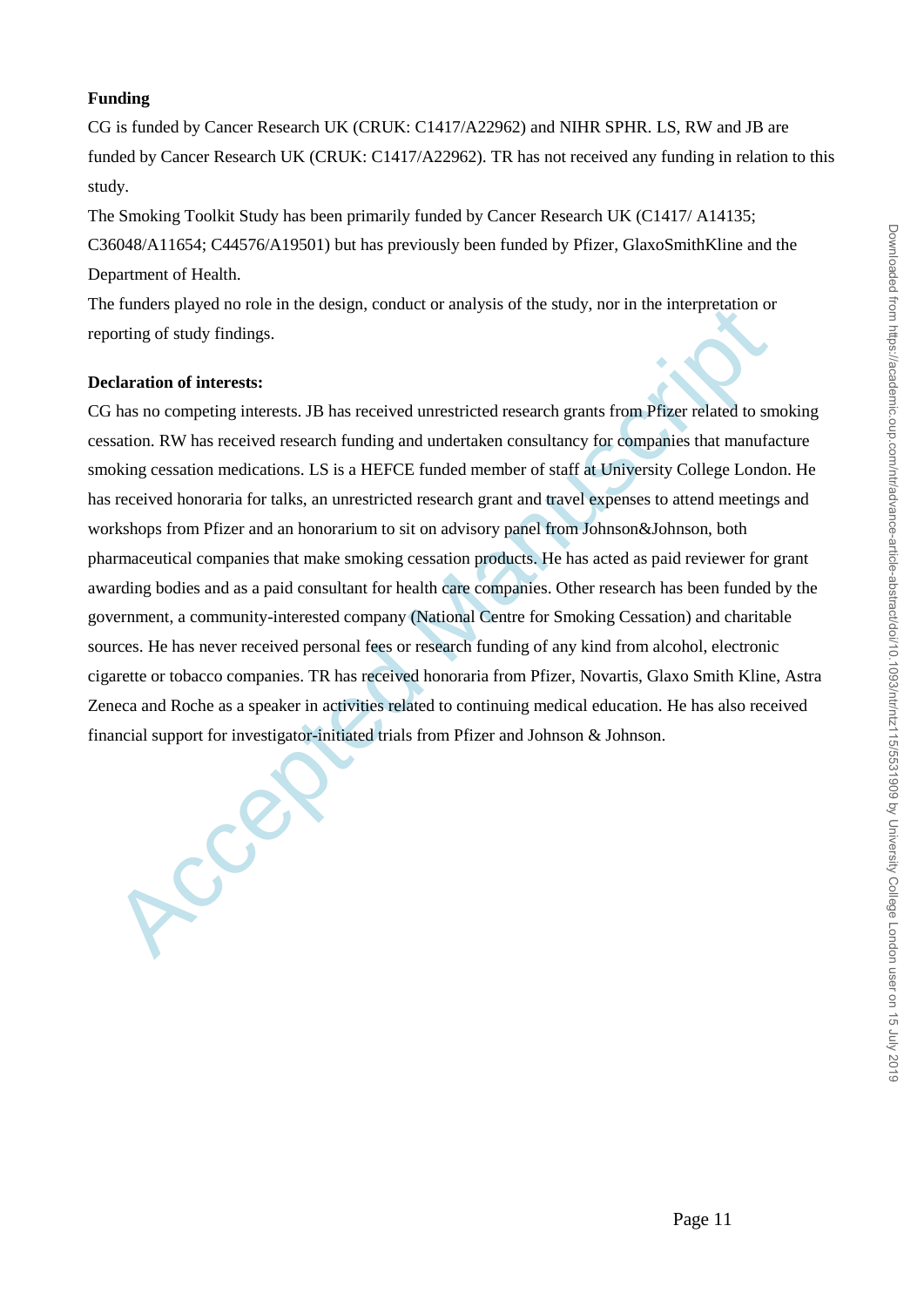### **References**

- 1. Lim SS, Vos T, Flaxman AD, et al. A comparative risk assessment of burden of disease and injury attributable to 67 risk factors and risk factor clusters in 21 regions, 1990-2010: a systematic analysis for the Global Burden of Disease Study 2010. *Lancet*. 2012;380(9859):2224-2260. doi:10.1016/S0140-6736(12)61766-8
- 2. West R, Sohal T. "Catastrophic" pathways to smoking cessation: findings from national survey. *BMJ*. 2006;332:458-460. doi:10.1136/bmj.38740.439664.DE
- 3. Larabie LC. To what extent do smokers plan quit attempts? *Tob Control*. 2005;14(6):425-428. doi:10.1136/tc.2005.013615
- 4. Sendzik T, Mcdonald PW, Stephen Brown K, Hammond D, Ferrence R. Planned quit attempts among Ontario smokers: impact on abstinencea dd\_3498 2005..2013. 2011. doi:10.1111/j.1360- 0443.2011.03498.x
- Larabie LC. To what extent do smokers plan quit attempts? Tob Control. 2005;14(6):425-428<br>doi:10.1136/te.2005.013615<br>Sendzik T, Medonald PW, Stephen Brown K, Hammond D, Ferrence R. Planned quit attempt<br>Ontario smokers: im 5. Cooper J, Borland R, Yong HH, et al. To what extent do smokers make spontaneous quit attempts and what are the implications for smoking cessation maintenance? Findings from the International Tobacco Control Four Country Survey. *Nicotine Tob Res*. 2010;12(SUPPL. 1):51-57. doi:10.1093/ntr/ntq052
- 6. Balmford J, Swift E, Borland R. Reported planning before and after quitting and quit success: Retrospective data from the ITC 4-Country Survey. *Psychol Addict Behav*. 2014;28(3):899-906. doi:10.1037/A0035711
- 7. Hughes JR, Callas PW. Is delaying a quit attempt associated with less success? *Nicotine Tob Res*. 2011;13(12):1228-1232. doi:10.1093/ntr/ntr207
- 8. Resnicow K, Zhou Y, Scheuermann TS, Nollen NL, Ahluwalia JS. Unplanned Quitting in a Triethnic Sample of U.S. Smokers. *Nicotine Tob Res*. 2014;16(6):759-765. doi:10.1093/ntr/ntt272
- 9. Royal College of Physicians of London. Tobacco Advisory Group. *Nicotine Addiction in Britain: A Report of the Tobacco Advisory Group of the Royal College of Physicians*.; 2000.
- 10. Vangeli E, Stapleton J, Smit ES, Borland R, West R. Predictors of attempts to stop smoking and their success in adult general population samples: A systematic review. *Addiction*. 2011;106(12):2110- 2121. doi:10.1111/j.1360-0443.2011.03565.x
- 11. Hyland A, Borland R, Li Q, et al. Individual-level predictors of cessation behaviours among participants in the International Tobacco Control (ITC) Four Country Survey. *Tob Control*. 2006;15:83-94. doi:10.1136/tc.2005.013516
- 12. Fidler JA, West R. Enjoyment of smoking and urges to smoke as predictors of attempts and success of attempts to stop smoking: A longitudinal study. *Drug Alcohol Depend*. 2011;115(1-2):30-34. doi:10.1016/j.drugalcdep.2010.10.009
- 13. West R, Brown J. *Smoking and Smoking Cessation in England 2011: Findings from the Smoking Toolkit Study*.; 2011.
- 14. Cheong Y, Yong HH, Borland R. Does how you quit affect success? A comparison between abrupt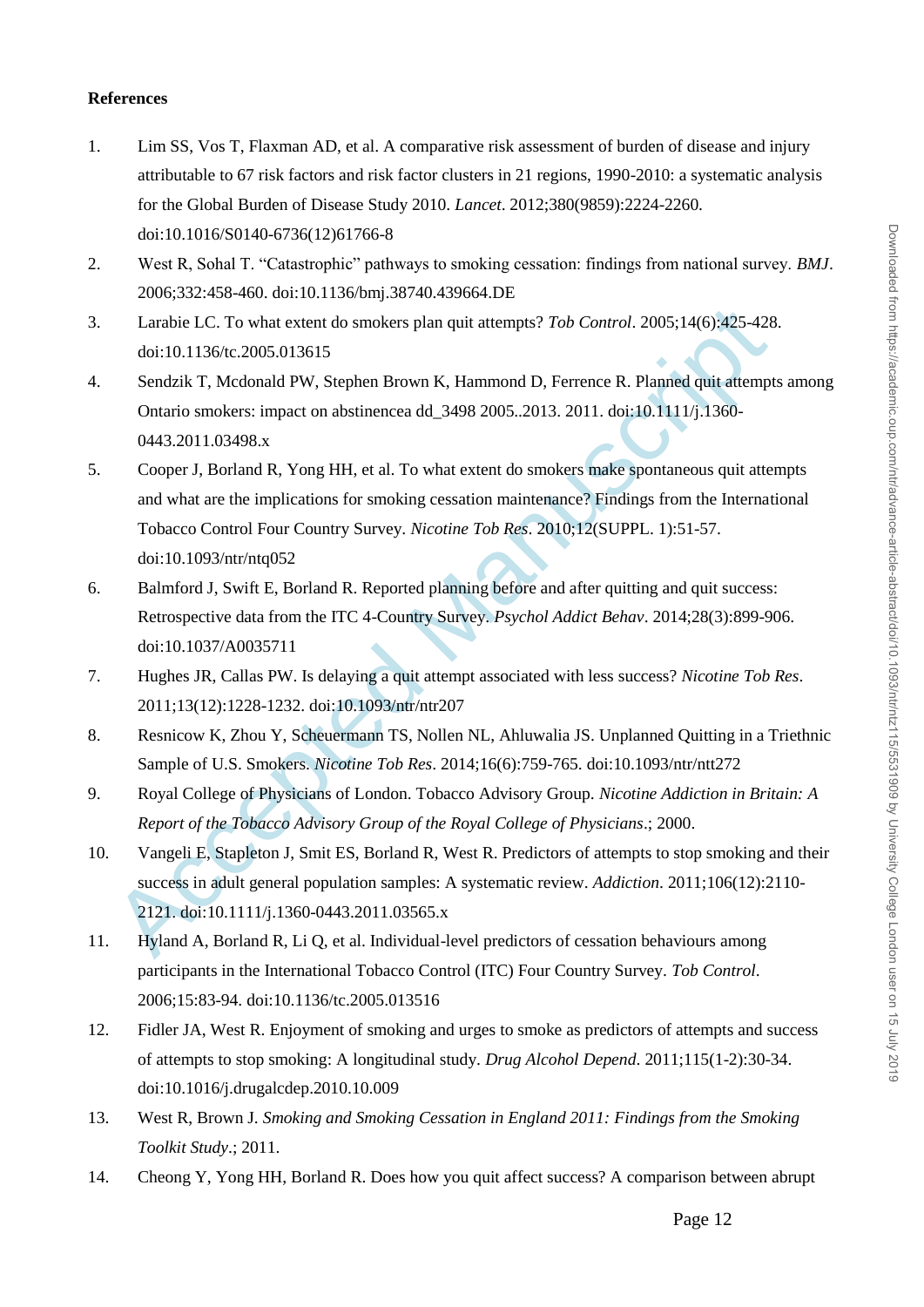and gradual methods using data from the International Tobacco Control Policy Evaluation Study. *Nicotine Tob Res*. 2007;9(8):801-810. doi:10.1080/14622200701484961

- 15. Lindson-Hawley N, Banting M, West R, Michie S, Shinkins B, Aveyard P. Gradual versus abrupt smoking cessation a randomized, controlled noninferiority trial. *Ann Intern Med*. 2016;164(9):585- 592. doi:10.7326/M14-2805
- 16. NICE guideline. *Stop Smoking Interventions and Services*.; 2018.
- 17. Fidler JA, Shahab L, West O, et al. "The smoking toolkit study": a national study of smoking and smoking cessation in England. *BMC Public Health*. 2011;11(1):479. doi:10.1186/1471-2458-11-479
- Dienes Z, Coulton S, Heather N. Using Bayes Factors to Evaluate Evidence for No Effect: Examples from the Sips Project. *Addiction*. 2017. doi:10.1111/add.14002
- 19. Dienes Z. Using Bayes to get the most out of non-significant results. *Front Psychol*. 2014;5:781. doi:10.3389/fpsyg.2014.00781
- 20. Jeffreys H. *The Theory of Probability*. 3rd ed. Oxford University Press; 1961.
- 21. National Centre for Smoking Cessation and Training. *Standard Treatment Programme*.; 2012.
- 18. Dienes Z, Coulton S,<br>from the Sips Project.<br>19. Dienes Z. Using Baye:<br>doi:10.3389/fpsyg.201<br>20. Jeffreys H. *The Theory*<br>21. National Centre for Sm<br>22. Tobacco Use and Deper<br>*Update*. (Department of<br>U.S: Clinical Pract 22. Tobacco Use and Dependence Guideline Panel. *Treating Tobacco Use and Dependence: 2008 Update*. (Department of Health and Human Services. Public Health Service., ed.). Rockville, MD: U.S: Clinical Practice Guideline.; 2008.
- Hajek P, Phillips-Waller A, Przulj D, et al. A Randomized Trial of E-Cigarettes versus Nicotine-Replacement Therapy. *N Engl J Med*. 2019;380(7):629-637. doi:10.1056/NEJMoa1808779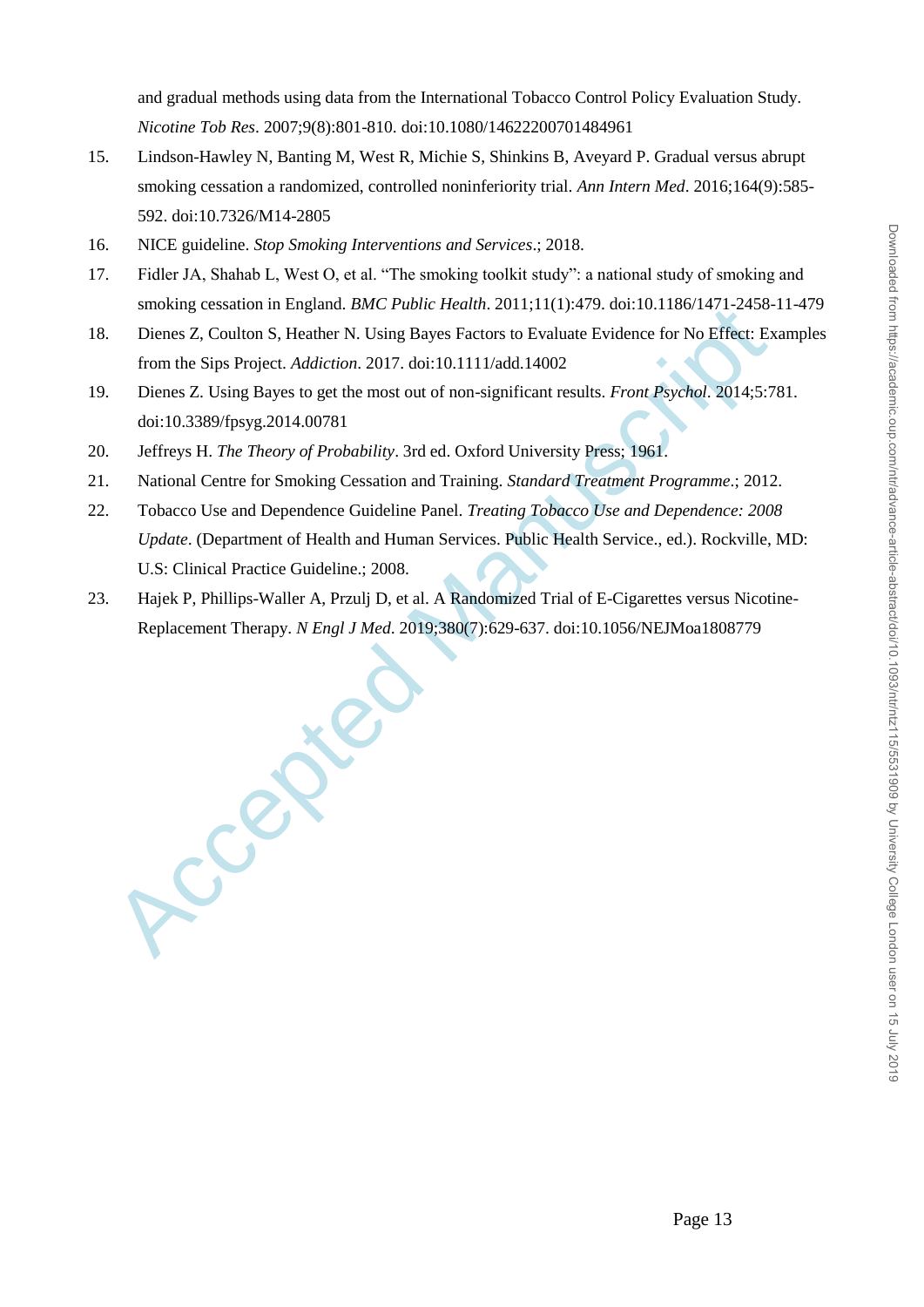# **Tables**

| Quit attempts                | Without cutting down first (abrupt) | With cutting down first (gradual)       |
|------------------------------|-------------------------------------|-----------------------------------------|
|                              |                                     |                                         |
| Spontaneous (quit at the     | Attempted to cease all smoking the  | Attempted to begin the process of       |
| moment the decision was      | moment the decision to stop was     | stopping smoking the moment the         |
| made)                        | made                                | <i>decision to stop was made by</i>     |
|                              |                                     | reducing consumption, or after a        |
|                              |                                     | period of reduction had already         |
|                              |                                     | taken place                             |
| Planned (for later the same) | Attempted to cease smoking in one   | Attempted to stop smoking by            |
| day or in the future)        | step but delayed initiation until a | reducing cigarette consumption first,   |
|                              | later point in time                 | delaying initiation until a later point |
|                              |                                     | <i>in time</i>                          |

Accepted Manuscript

*Table 1: Definitions of spontaneous versus planned and with cutting down first (abrupt) versus not (gradual) quit attempts*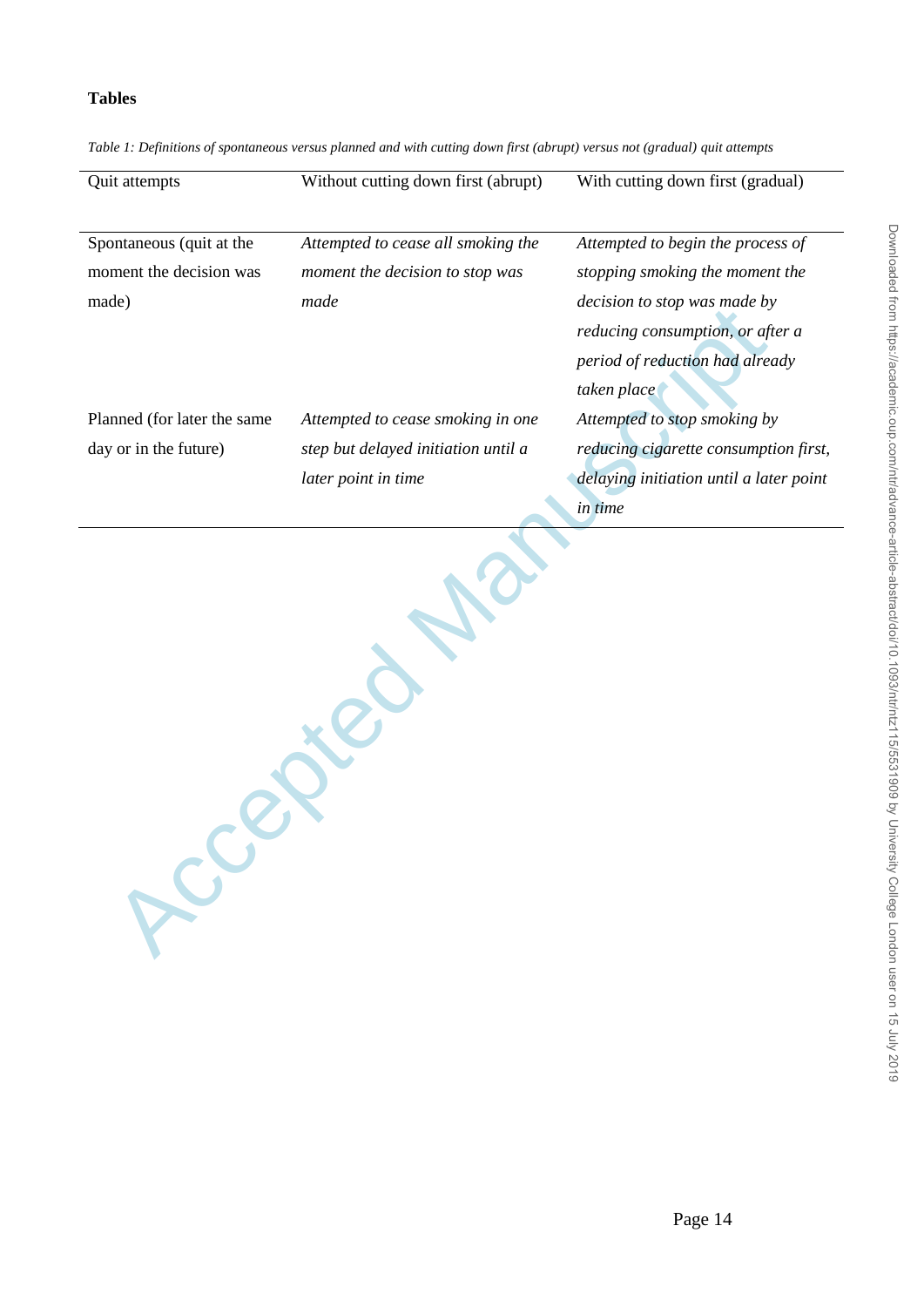| Sociodemographic characteristics                          |              |
|-----------------------------------------------------------|--------------|
| Age, Mean (SD)                                            | 46.0 (15.96) |
| Age, % (n)                                                |              |
| 16-24                                                     | 11.1(225)    |
| 25-34                                                     | 15.6(315)    |
| 35-44                                                     | 20.6(415)    |
| 45-54                                                     | 20.6(415)    |
| 55-64                                                     | 17.8 (360)   |
| $65+$                                                     | 14.3 (288)   |
| Sex, % female (n)                                         | 54.5 (1100)  |
| Social grade, % (n)                                       |              |
| $\mathbf{A}\mathbf{B}$                                    | 12.9(260)    |
| C1                                                        | 23.0(465)    |
| C <sub>2</sub>                                            | 21.7(438)    |
| $\mathbf D$                                               | 17.3 (349)   |
| ${\bf E}$                                                 | 25.1 (506)   |
| Smoking and quitting behaviour characteristics            |              |
| Spontaneous quit attempt, % (n)                           | 49.0 (988)   |
| Quit attempt made without cutting down first, % (n)       | 48.9 (986)   |
| Time since start of most recent quit attempt, $% (n)$     |              |
| Last week                                                 | 8.6 (174)    |
| Between a week and a month                                | 20.4 (412)   |
| One to two months                                         | 20.5(413)    |
| Two to three months                                       | 19.1 (386)   |
| Three to six months                                       | 31.4 (633)   |
| Number of quit attempts in past 6 months, % (n)           |              |
| One                                                       | 69.5 (1403)  |
| Two                                                       | 21.3 (429)   |
| Three or more                                             | 9.2(186)     |
| Strength of urges, % (n)                                  |              |
| None                                                      | 7.6(154)     |
| Slight                                                    | 13.5 (272)   |
| Moderate                                                  | 46.8 (944)   |
| Strong                                                    | 23.2 (468)   |
| Very strong                                               | 6.7(135)     |
| Extremely strong                                          | 2.2(45)      |
| Daily cigarette consumption, Mean (SD)                    | 13.1 (8.89)  |
| Use of evidence-based aids during quit attempt, % yes (n) | 58.4 (1178)  |

*Table 2: Descriptive statistics for sociodemographic and smoking and quitting behaviour characteristics*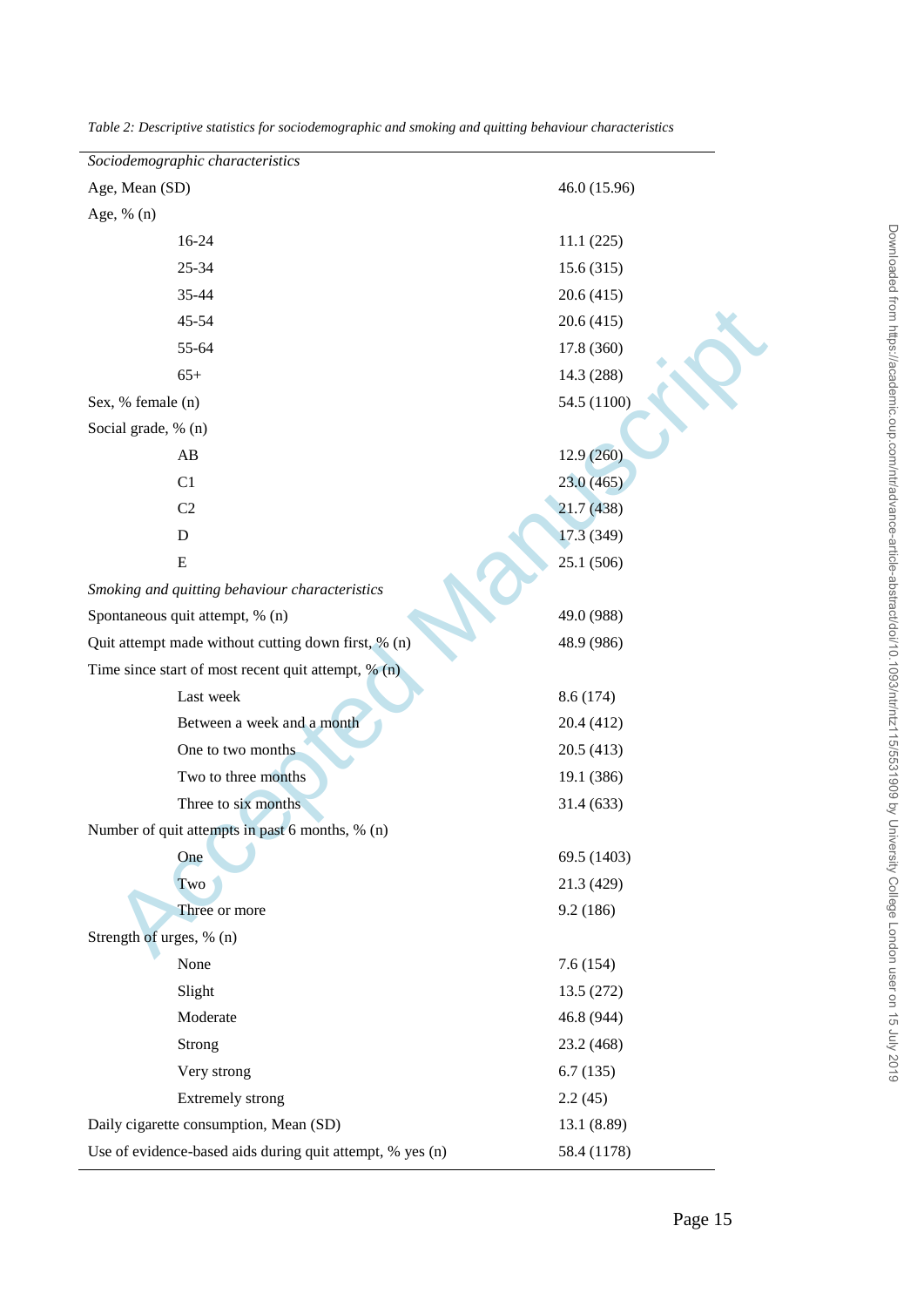<span id="page-15-0"></span>

|                                                | Quit       | Unadjusted        |         | Adjusted         |         |                   |
|------------------------------------------------|------------|-------------------|---------|------------------|---------|-------------------|
|                                                | success, % | OR (95% CI)       | p-value | OR (95% CI)      | p-value | $BF_{\rm HN}$     |
|                                                | (n)        |                   |         |                  |         |                   |
| Spontaneous quit attempt                       |            |                   |         |                  |         |                   |
| $No*$ (n=1030)                                 | 22.7 (234) |                   |         |                  |         |                   |
| Yes $(n=988)$                                  | 27.7 (274) | 1.31(1.07, 1.60)  | .010    | 1.19(0.95, 1.49) | .121    | $0.94^{b}$        |
| Quit attempt made without cutting down first   |            |                   |         |                  |         |                   |
| $No*$ (n=1032)                                 | 14.9 (154) |                   |         |                  |         |                   |
| Yes $(n=986)$                                  | 35.9 (354) | 3.19 (2.58, 3.97) | < 0.001 | 3.08(2.46, 3.88) | < 0.01  | $>10,000^{\circ}$ |
| Time since start of most recent quit attempt   |            |                   |         |                  |         |                   |
| Last week* $(n=174)$                           | 21.8(38)   |                   |         |                  |         |                   |
| Between a week and a month                     | 22.3(92)   | 1.03(0.67, 1.59)  | .896    | 0.80(0.51, 1.28) | .352    | $0.78^{b}$        |
| $(n=412)$                                      |            |                   |         |                  |         |                   |
| One to two months $(n=413)$                    | 21.1(87)   | 0.96(0.62, 1.48)  | .834    | 0.68(0.43, 1.08) | .100    | $2.18^{b}$        |
| Two to three months $(n=386)$                  | 23.1(89)   | 1.07(0.70, 1.66)  | .750    | 0.68(0.43, 1.09) | .105    | 2.00 <sup>b</sup> |
| Three to six months $(n=633)$                  | 31.9 (202) | 1.68(1.14, 2.52)  | .011    | 0.93(0.60, 1.44) | .727    | $0.39^{b}$        |
| Number of quit attempts in past 6 months       |            |                   |         |                  |         |                   |
| One* $(n=1403)$                                | 29.9 (420) |                   |         |                  |         |                   |
| Two $(n=429)$                                  | 15.6(67)   | 0.43(0.32, 0.57)  | < 0.01  | 0.45(0.33, 0.62) | < .001  | $>10,000^{\circ}$ |
| Three or more $(n=186)$                        | 11.3(21)   | 0.30(0.18, 0.47)  | < 0.001 | 0.32(0.19, 0.51) | $< 001$ | $6,678$ c         |
| Strength of urges                              |            |                   |         |                  |         |                   |
| None* $(n=154)$                                | 30.5(47)   |                   |         |                  |         |                   |
| Slight $(n=272)$                               | 36.8 (100) | 1.32(0.87, 2.03)  | .193    | 1.27(0.81, 2.01) | .306    | 0.86 <sup>b</sup> |
| Moderate (n=944)                               | 24.6 (232) | 0.74(0.51, 1.09)  | .117    | 0.80(0.54, 1.21) | .290    | 0.81 <sup>b</sup> |
| Strong $(n=468)$                               | 19.4 (91)  | 0.55(0.36, 0.83)  | .004    | 0.59(0.37, 0.93) | .022    | $5.68^{\circ}$    |
| Very strong $(n=135)$                          | 20.7(28)   | 0.60(0.34, 1.02)  | .060    | 0.71(0.39, 1.28) | .257    | $1.16^{b}$        |
| Extremely strong (n=45)                        | 22.2(10)   | 0.65(0.28, 1.38)  | .281    | 0.88(0.36, 2.04) | .777    | $0.66^{\rm b}$    |
| Daily cigarette consumption                    | n/a        | 0.79(0.70, 0.88)  | $< 001$ | 0.82(0.71, 0.93) | .003    | $11.44^c$         |
| Use of evidence-based aids during quit attempt |            |                   |         |                  |         |                   |
| Yes* $(n=1178)$                                | 25.1(296)  |                   |         |                  |         |                   |
| No (n-840)                                     | 25.2(212)  | 1.01(0.82, 1.23)  | .955    | 0.82(0.65, 1.03) | .085    | $1.25^{\rm b}$    |
| Age                                            |            |                   |         |                  |         |                   |
| $16-24*(n=225)$                                | 23.6(53)   |                   |         |                  |         |                   |
| $25-34$ (n=315)                                | 28.6(90)   | 1.30(0.88, 1.93)  | .193    | 1.37(0.90, 2.10) | .151    | $1.36^{b}$        |
| 35-44 $(n=415)$                                | 24.3 (101) | 1.04(0.72, 1.53)  | .825    | 1.17(0.77, 1.78) | .460    | $0.58^{b}$        |
| $45-54$ (n=415)                                | 27.5 (114) | 1.23(0.85, 1.80)  | .282    | 1.35(0.90, 2.06) | .153    | $1.35^{b}$        |
| 55-64 $(n=360)$                                | 25.0 (90)  | 1.08(0.73, 1.60)  | .693    | 1.37(0.90, 2.11) | .147    | $1.36^{b}$        |
| $65+ (n=288)$                                  | 20.8(60)   | 0.85(0.56, 1.30)  | .461    | 0.98(0.62, 1.55) | .923    | $0.34^{\circ}$    |
| Sex                                            |            |                   |         |                  |         |                   |
| Female* $(n=1100)$                             | 23.0(253)  |                   |         |                  |         |                   |
| Male $(n=918)$                                 | 27.8 (255) | 1.29(1.05, 1.58)  | .014    | 1.44(1.16, 1.80) | .001    | $58.35^{\circ}$   |
| Social grade                                   |            |                   |         |                  |         |                   |
| $AB*(n=260)$                                   | 30.0(78)   |                   |         |                  |         |                   |
| $C1$ (n=465)                                   | 31.8 (148) | 1.09(0.79, 1.52)  | .610    | 1.10(0.77, 1.57) | .615    | 0.41 <sup>b</sup> |
| $C2$ (n=438)                                   | 25.8 (113) | 0.81(0.58, 1.14)  | .229    | 0.92(0.64, 1.33) | .650    | $0.38^{b}$        |
| $D(n=349)$                                     | 23.5(82)   | 0.72(0.50, 1.03)  | .072    | 0.84(0.57, 1.24) | .384    | 0.61 <sup>b</sup> |
| $E(n=506)$                                     | 17.2(87)   | 0.48(0.34, 0.69)  | < 0.001 | 0.65(0.45, 0.96) | .030    | $5.65^{\circ}$    |
| Survey year                                    |            | 1.14(1.04, 1.26)  | $.008$  | 1.08(0.96, 1.20) | .191    | $0.38^{b}$        |
| Survey month (continuous)                      |            | 1.10(0.99, 1.22)  | .068    | 1.14(1.02, 1.27) | .020    | $1.75^{\rm b}$    |

 $\frac{3a_1b_2 + b_3b_4 + b_5b_5 + c_6b_6}{a_1a_2a_3a_4b_5}$ 

<sup>a</sup> evidence for the null hypothesis; <sup>b</sup> data are insensitive to detect an effect; <sup>c</sup> evidence for the alternative hypothesis